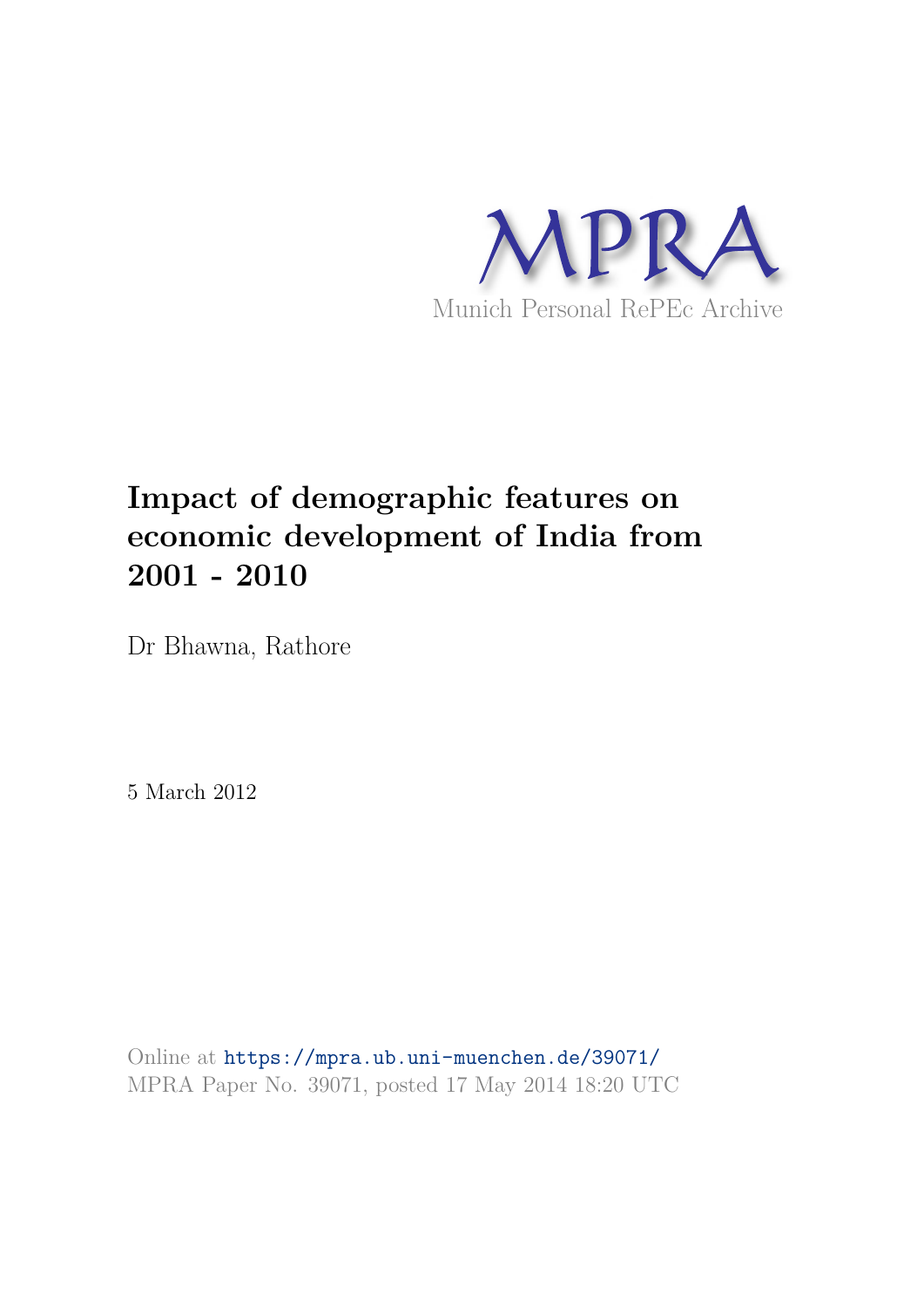## *Research paper*

## *Impact of demographic features on economic development of India from 2001 - 2010 By Dr. Bhawna Rathore*

*Population of a country is closely related to its econmic growth. After the distruction caused by second world war in Germany and Japan, the efficienr hard working educated and healthy population of these countries has contributed to a large extent to the rapid economic growth and reconstruction of these countries. in sharp contrast to it, the inefficient, uneducated and conservative population on India, Pakistan, Bangladesh, Nepal and Bhutan has been a great obstacles in the path of their economic growth. So the population of a countary plays a significant role in the economic growth.*

 *The process of economic growth involves the utilization of physical resources of a nation by the labour force of a country so that productive potential in a country is realised.*  In this effort of growth there is no doubt that the labour force of the country makes a positive *contribution, but it is equally true that rapidly growing population slows the process of growth. the influence of rising population acting as a drag on economic resouces is felt variety of ways.*

 *Economic growth entails five types of change. First output per head must be increasing Next is both output of agricultural produce and output of non agricultural goods and services both must increase faster than population. one report support this fact that GNP per capita in the world's industrialised countries is ten or more times than in non industrialised countries. An economic distance so great that it will take the underdeveloped world many decades to* abridge it, should that ever prove possible Third the rate at which output per agricultural *and per acre rises will detemine in large measure. forth the rate of which output per agriculturist and per acre rises will depend mainly upon the degree to which agriculture as well as the urban sector is modernised. Fifth essential to the sucess of this four - fold course of development is a marked decline in the rate of natural increase , preferably to a level below one percent per year.*

 *The present study is based on the population growth and its pattern has largly been responsible for keeping the developing countries " A backward pockets". The obivious question is as to what factors are responsible for keeping the economy of these countries backward. The present work is part of such enquiry. It aims at finding out as to what extent and in what manner the growth and pattern of population in under developed countries has influenced their economic development. For that purpose the population data will be analysed and corelated with the indicators of economic growth. The main emphasis will be on the influence of population growth on output, income and employment. It will also analysed as to how far population factor has influenced the rate of savings, capital formation and level of consuption.*

 *It is generally need that a huge population base with a rapid rate of growth has always been putting back factor and is responsible for keeping the per capita income low. The age and sex composition the rate of growth by determining the man power supply and its quality in the economy. The occcupational pattern of the population detemines its capacity to produce new*  wealth and attainment of full employment. The population factor usually effects the rate of *economic growth by influencing the quantum of composition, savings and investments. Those are some important lines on which the investigation will concentrate.*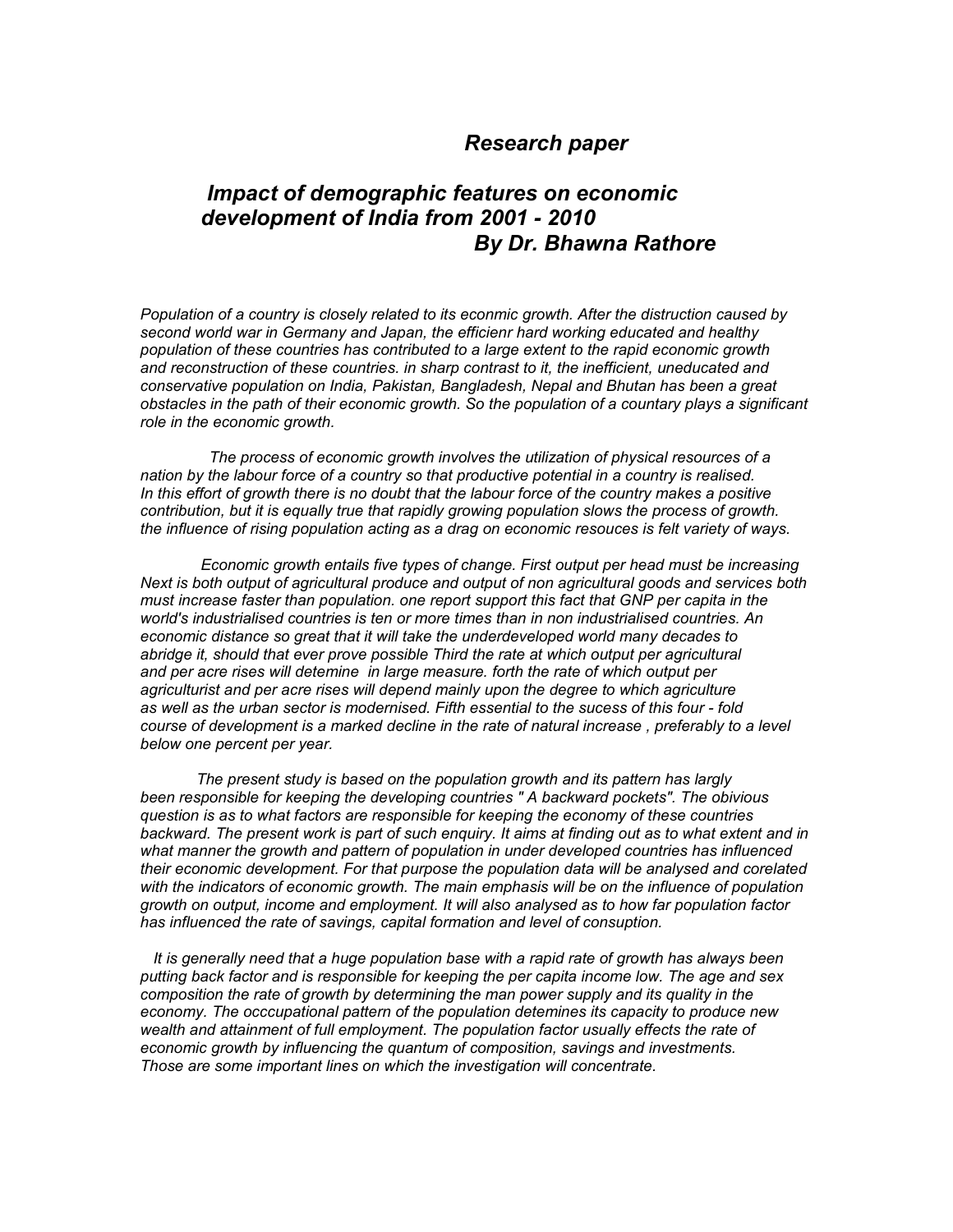*An effort will also be made to analyse the possible consequences of reduce birth rate. For that population projections with different courses of fertilitywill be studied and possible impact of reduced birth rate on future economic development. The possibility of having rapid economic growth without any substantial increase in investment under conditions of low fertility pattern will also be examined as it may be the future of action to fight poverty and unemployment.*

 *It is also proposed to investigate and evolute the nature and type of population policy to be adopted in India for controlling the numbers. How far conditions suitable for the success of family planning. In this connection the social and cultural background, the educational attainment, the level of income and standard of living of population will be studied as the main*  factor influencing the attitude of the people towards the limitations, the size of their family. *Regional disparities in economic growth with in the country will also be studied and co-related with the population patterns. Such an enquiry will serve as a basis for the formulation of suitable population policy and its effective implementation with a view to accelerate the process of economic growth in the country.*

 *The rapid growth of population more specially in developing countries has created a serious problem all over the world. The sociologists politicians and economists are equally worried and they see a great danger. The problem of growing population is tense in underdeveloped countries. A large number of capital investment is needed every year simply to provide for the increased population without raising the standradcof living of the present population in these countries.*

 *The impact of population changes on the economic development of low income ares has attracted new attention recently partly because of the prevalent trends. The first is the rise in aspirations plans and programmes for expending the national output in areas with very low average incomes. The second trend is the increasingly preventive measures for rapid decline in death rates in area where till recently mortility risks were high. These areas have high birth rates. Thus the drop in death rates means the rapid population growth.*

 *The main objective of this study is to test the hypothesis that population growth and its pattern has largly been responsible for keeping the developing countries " A Backward Pockets". The obvious question is as to what factors are responsible for keeping the economy of these countries backward. The present research paper is a part of such enquiry. It aims at finding out as to what extent and in what manner the growth and pattern of population in underdeveloped countries has influenced their economic development. For that purpose the population data will be analysed and corelated with the indicators of economic growth. The main emphasis will be on the influence of population growth on out-put , income and employment. It will also analysed as*  how far population factor has influenced the rate of savings, capital formation and level of *consumption.*

 *The potential impact of population theories and ideology on national policy shall be examined with a detailed look at the conttroversy between those who would rely on family planning to halt the growth of population and those who are convinced that population control must have beyond*  family planning. Facts and figures shall be collected as a secondary data, from census report, *World bank, The demographic research centre, Institute of economic growth and The Indian association for the study of population. For Theoritical aspect of the problem, some standard literarure shall be studied for which a selected bibliography is being prepared.*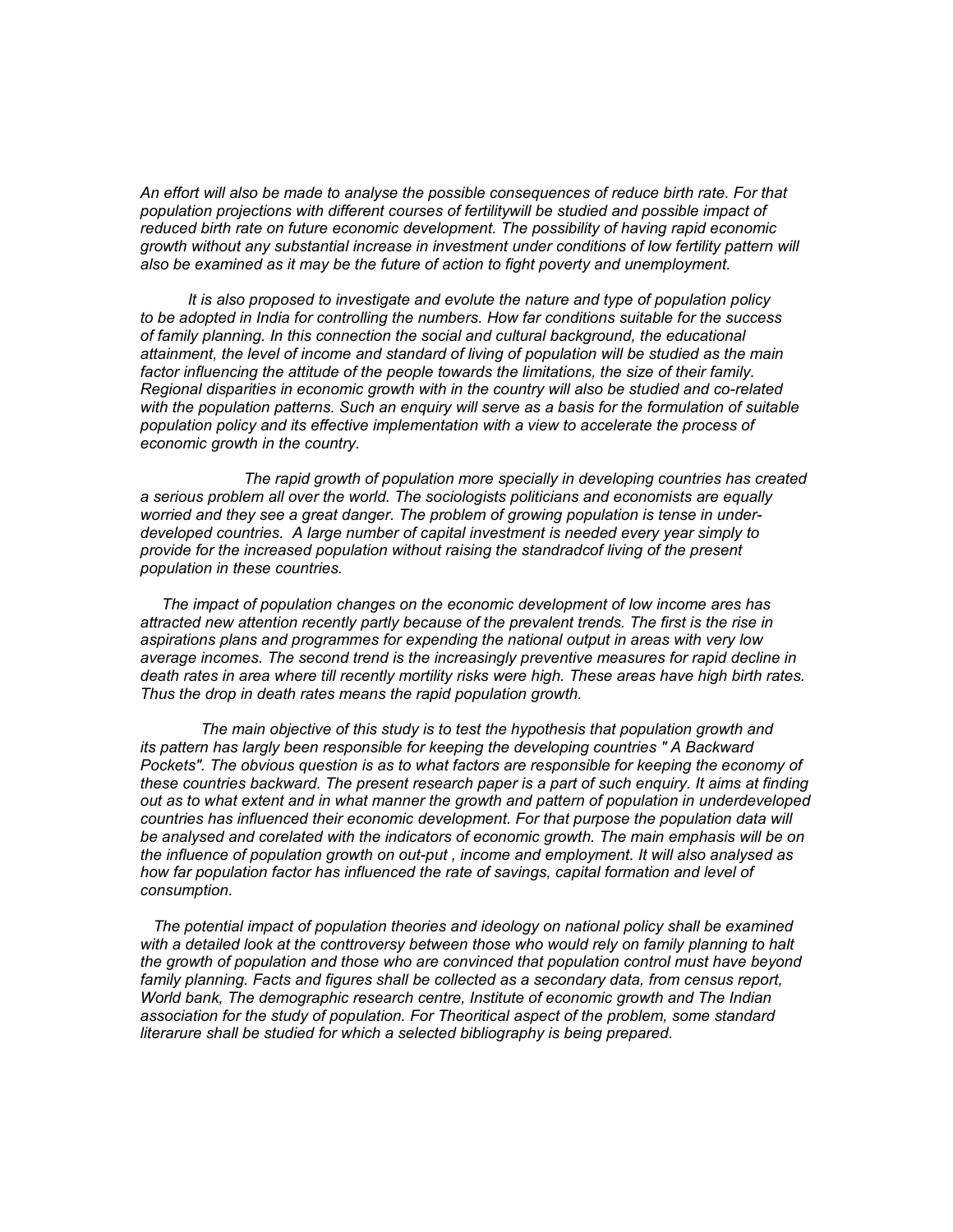*India is economically underdeveloped with great population pressure. The standard of economic development is based primarily on the state of technological proficiency, of material and individual economic adequacy, and of general social well being as now mainly found with the farmework of western civilisation. In India major part of the human force is engaged only in agriculture. This means a definite underdevelopment of industry and commerce. The vast agricultural population is unemployed for most of the time. It is not using available knowledge, skills and techniques and it is handicapped by deficiencies in mechanical power, tools and machinery. Because of low level of consuption, under-nourishment and mal- nutrition, the labour*  force is not utilising its full potentialities. The average life span is short and the physical and *human resources would be waste. Due to poverty, there is no surplus that can be saved for capital investment. The means of transport are inadequate specially in the hill. India is also characterised by a very limited development of commercial financial, credit professional, research and human services. The people are awfully poor. Their standard of living is very low.*

*The level of consuption of goods and services at the lowest level. The infantile deaths are too numerous and the quarrels among the people are frequent. The population is large with a small per capita cultivated land area. Agricultural is predominantly on a subsistence basic, the actual farming being done on small holdings. Heavy industries remain undeveloped.*

 *The large size of India's population affects the problem of the region in a variety of ways. On the one hand , it means that the range of the industries which might be introduced is very much wider than in many other countries. On the other hand it aggravates the problem of securing a rise in income per head in ways. Economic development of India is made vastly difficult by the rapid growth of her population The recent estimate of the annual growth rate is 1.34 percent which means Indian economy has to cope with an addition to the population roughly equal to the total population of Israel, Switzerland and Australia. The growing population is a challenge to natural resources. The entire community has to work hard to meet the challenge of the food shortage on one hand and the growing population on the other hand. the growth rate of job seekers in the labour market is faster than employment provided in development schemes. Employment is estimated to have grown at very high rate per annum with the large number of people remaining unemployed for the major part of the year, one cannot expect more National production and consequently capital formation. In the matter of garments many million go about half nacked.*

*The position of shelter is still worse. People have now become accutomed to sleep on pavements in big cities like bombay, Delhi, Madras, Culcutta, Hyderabad.*

 *India's total national income and per capita income both are increased but per capita income*  is less than national income. population increased faster than the lavel of production, inspite of *ambitious family planning programmes. Thus the basic economic problem in India is really growing population. There is a relationship between economic development and population growth and vice- versa. the relation between population size and per capita income is so great that the optimum population theory has been out of reach. There are two extreme situations having effect of population growth rates on the growth of per capita income. one is that of a*  relatively high income economy where the chornic problem is that of assuring a full utilisation of *the resources available. In such an economy, a higher schedule of saving rather than of consumption would help to generate higher incomes in the future by making possible a more*  rapid rate of investment. Another situation is that the population growth rate is so high that all *economic resources have been utilised and yet there is a problem of unemployment in India. More population means an increase in the number of consumers. The more rapid increase in size of population restrains the size of the size of total output in a variety of ways.*

 *The census report of 2001 reveals that about 27.8 percent of the total population live in*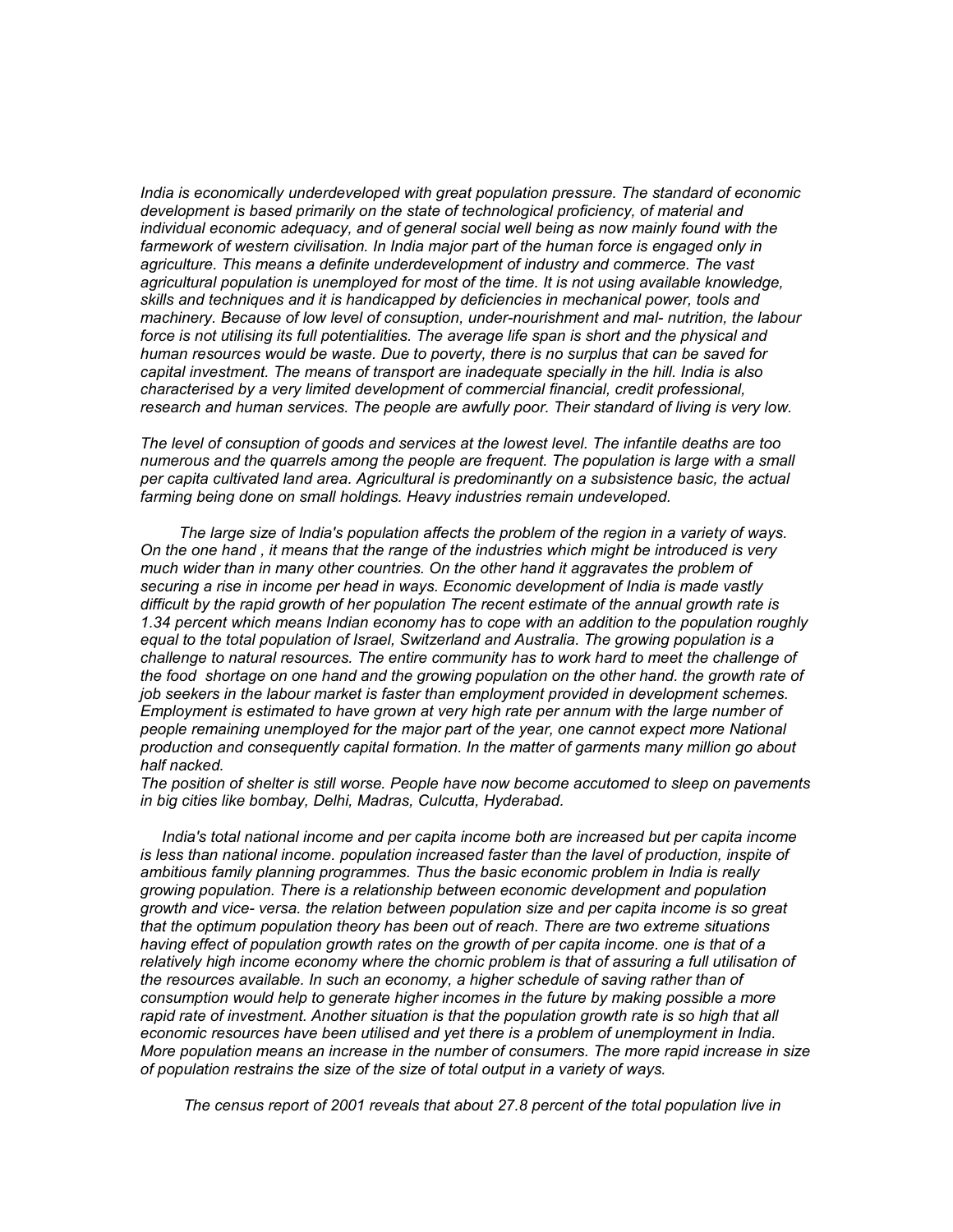*cities and towns and rest 72.2 percent in rural areas. In the matter of sex proportion, there are 933 women for every 1000 men and this ratio is higher in rural areas. U.P. is the highly populated state of India followed by Bihar, Maharashtra, Tamil Nadu and Madhya Pradesh. The percentage of female to male is the highest in Kerala but is the lowest in Haryana followed by U.P., Punjab*  and Bihar. Density of population of India is fast increasing and if not checked in time, it will *seriously affect economy of the country. Bombay and Calcutta are most populated cities. Maternal mortality is higher due to pre-mature co-habitation and inefficient mid-wifery.*

 *Liiteracy composition is very discouraging. The percent of literacy has increased from 52.2% in 1991 to 66.0 in 2007. Education is still far behind among women than in men. Illiteracy is the highest in Bihar and Rajasthan. The emloyment position has worsoned. Some scholars have estimated that the annual increment in labour force will rise at the end of the present century. Non availability of jobs in India and the possibility of obtaining lucrative positions abroad are among the factors behind the phenomenon of brain drain. The education system will have to respond to the realities of the situation. Education can no longer be a socialisation for an uncertain future. An effective manpower strategy will be needed to channelise the resourses of educated people in various productive sectors of Indian economy.*

 *The extent to which increments of income will be topped for investment and other developmental use will largely a matter of government policy which cannot be predicted. It seems certain that with increased per capita incomes, an increased proportion will go to development on the other hand it seems also certain that much less than the whole increment will be diverted , since the maintences of an upward trend in consumption levels is essential to any voluntary development programme.*

 *Economic backwardness may be reduced through the means of material capital but the more decisive means would be through human capital. Human capital formation poses a number of problems. With population growth and stagnant capital endowment surplus labour may go on*  increasing. This will lead to greater subdivision of land, stackness in actively, more pressure of *population on land, lower productivity and lower standrad of living and lower marketable surplus. Surplus labour, therefore, is a drag on economic growth and capital formation.*

## *References*

*Roland Present A workbook in demography Bose, A Patterns of population change in India*

 *Reports Journals And Periodicals 1---- Government of India* 

> *Five year plans Annual reports of the planning commission*

*2------ Journals* 

 *Journal of family planning Indian economic review British economic review American economic review Eastern economist*

*United nations* 

 *Departments and consequences of population trends*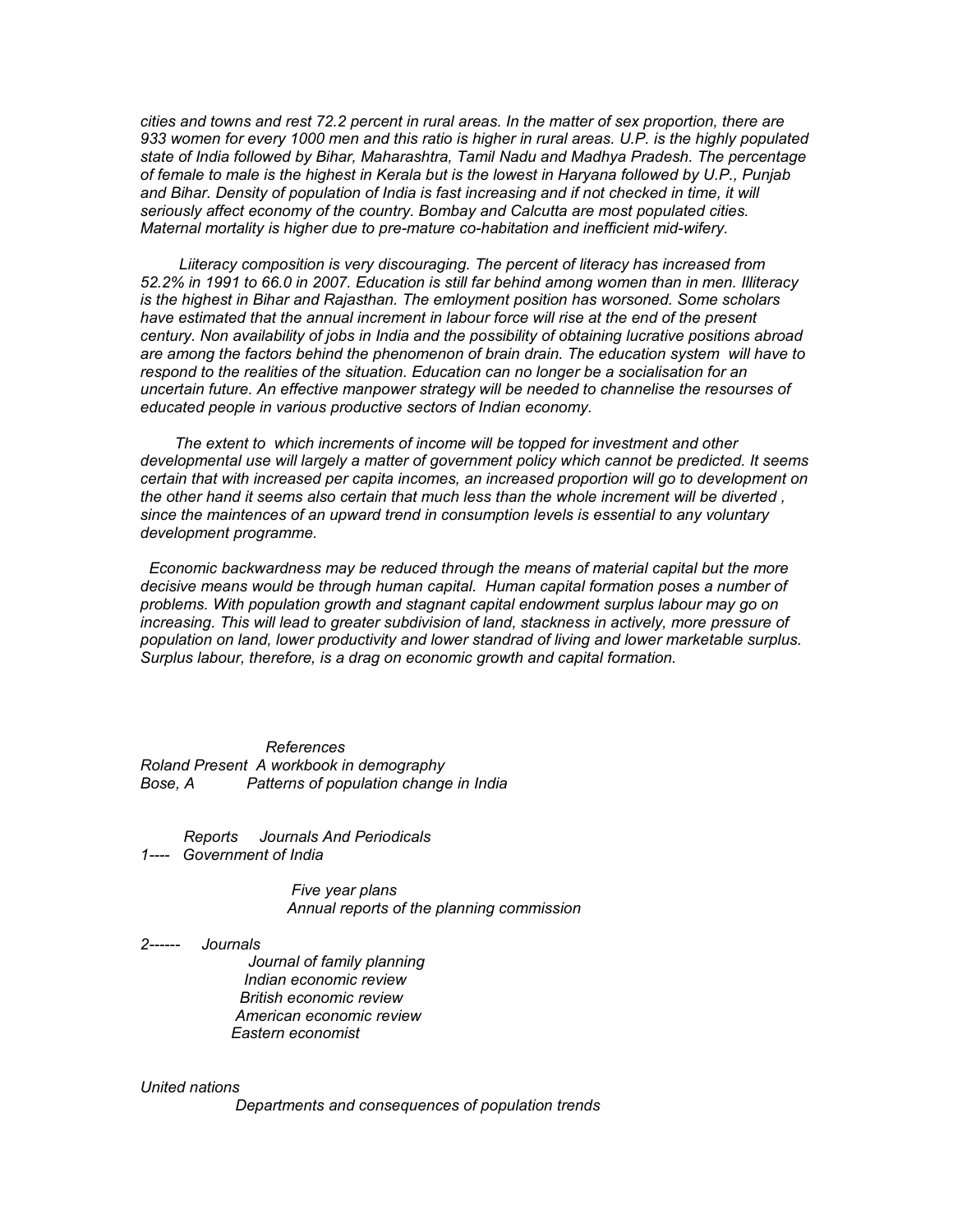*Demographic year books Growth of worlds urban and rural population Current population reports*